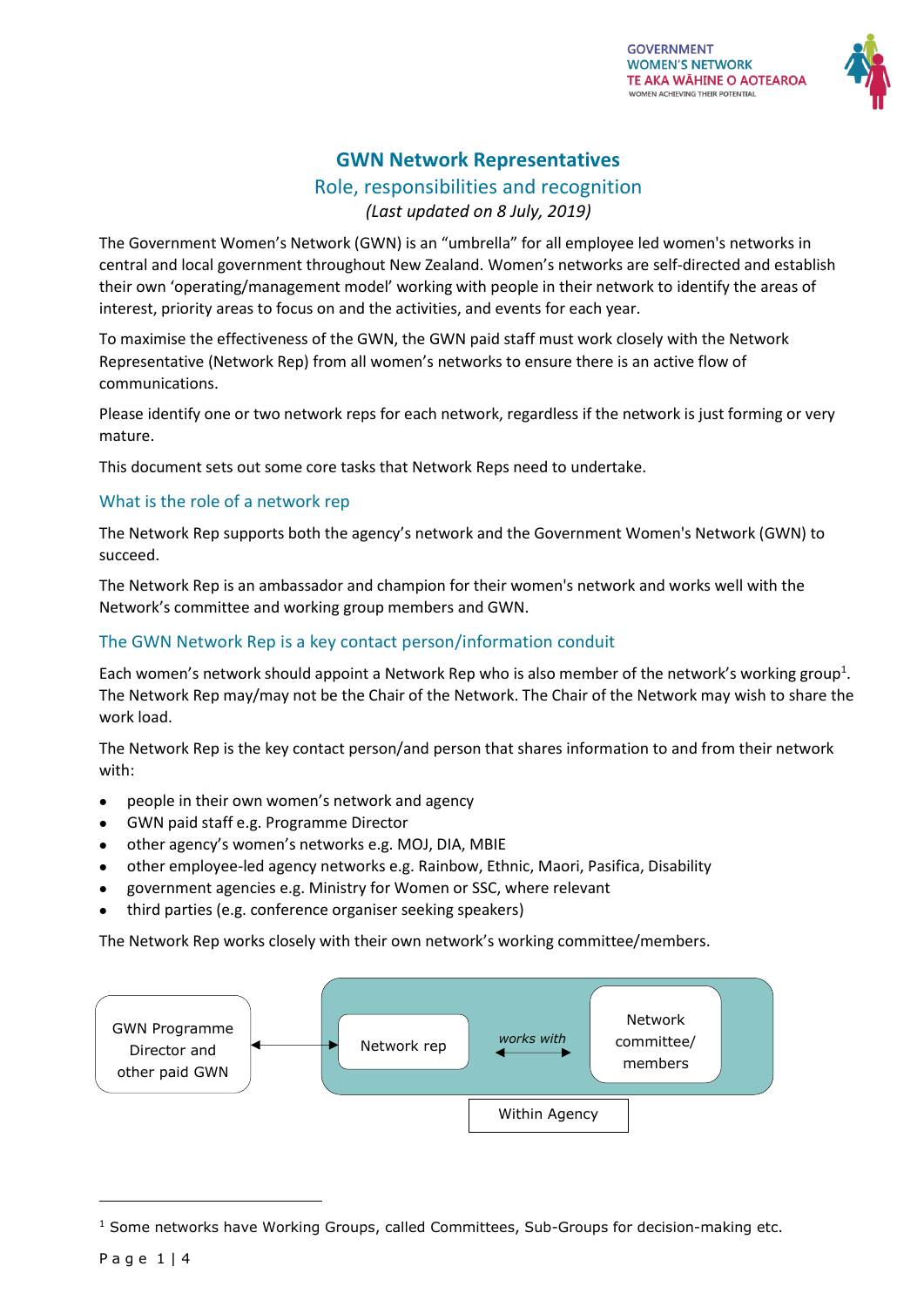Through this sharing, GWN and the networks will become truly collaborative.

Examples of the type of information that is shared s listed below.

| <b>Information from the GWN</b><br><b>Programme Director</b>                                                                                              | <b>GWN Network</b><br>rep's actions                                                                                                                                                                                      | Information from the rep's<br><b>Agency Network</b>                                                         |
|-----------------------------------------------------------------------------------------------------------------------------------------------------------|--------------------------------------------------------------------------------------------------------------------------------------------------------------------------------------------------------------------------|-------------------------------------------------------------------------------------------------------------|
| <b>Future events</b>                                                                                                                                      |                                                                                                                                                                                                                          | Activities or events held                                                                                   |
| Engagement opportunities with<br>women's groups outside of<br>government, where relevant                                                                  | Share* with agency<br>network members                                                                                                                                                                                    | Success stories about agency's<br>women or the Network/case<br>studies                                      |
| Messages from women's<br>networks that can be shared<br>with other networks                                                                               |                                                                                                                                                                                                                          | Relevant information/research<br>that the agency is doing e.g.<br>draft policies, useful articles           |
| Information/articles about<br>Government initiatives                                                                                                      | <b>Share*</b> with GWN<br><b>Programme Director</b><br>*Prior consultation may be<br>required with the network's<br>working group e.g. relevance<br>etc.                                                                 | Messages that GWN could share<br>with central agencies, senior<br>officials in Government                   |
| Opportunities e.g. secondments,<br>focus groups, user-testing,<br>surveys                                                                                 |                                                                                                                                                                                                                          | Job opportunities in the agency<br>that may be of interest to                                               |
| Submissions or policy reviews<br>that the women in the network<br>may wish to be involved with                                                            |                                                                                                                                                                                                                          | women across the GWN<br>network                                                                             |
| Success stories/case studies                                                                                                                              |                                                                                                                                                                                                                          | Future activities or events that<br>other GWN network members                                               |
| Resources developed by<br>networks that can be shared<br>with other networks e.g. Speed<br>Mentoring Kit, powerpoint<br>presentations, Youtube clips etc. |                                                                                                                                                                                                                          | could be invited to attend<br>Opportunities for collaboration<br>with GWN or other employee<br>led networks |
|                                                                                                                                                           |                                                                                                                                                                                                                          | Any challenges for their network                                                                            |
| Women wishing to join the<br>network                                                                                                                      | Welcome potential new<br>members to their agency's<br>network and explain how the<br>network works and how it fits<br>with GWN. Find out if women<br>would like to join and how they<br>would like to get more involved. |                                                                                                             |
| Third parties wishing to contact<br>the agency network e.g.<br>potential speakers, other<br>agencies.                                                     | Contact third party - possibly in<br>discussions with your Network<br>Working Group or management<br>(if appropriate).                                                                                                   |                                                                                                             |

# Methods of sharing the information

Please share all GWN updates with your members and in a timely way. Where appropriate, consult your working group, before sharing information with your network members.

Use the channel that is most appropriate/available for sharing the information with your network members e.g. intranet page or story, email\*, Yammer, Facebook, noticeboard, announcement at next event, newsletter, poster, etc.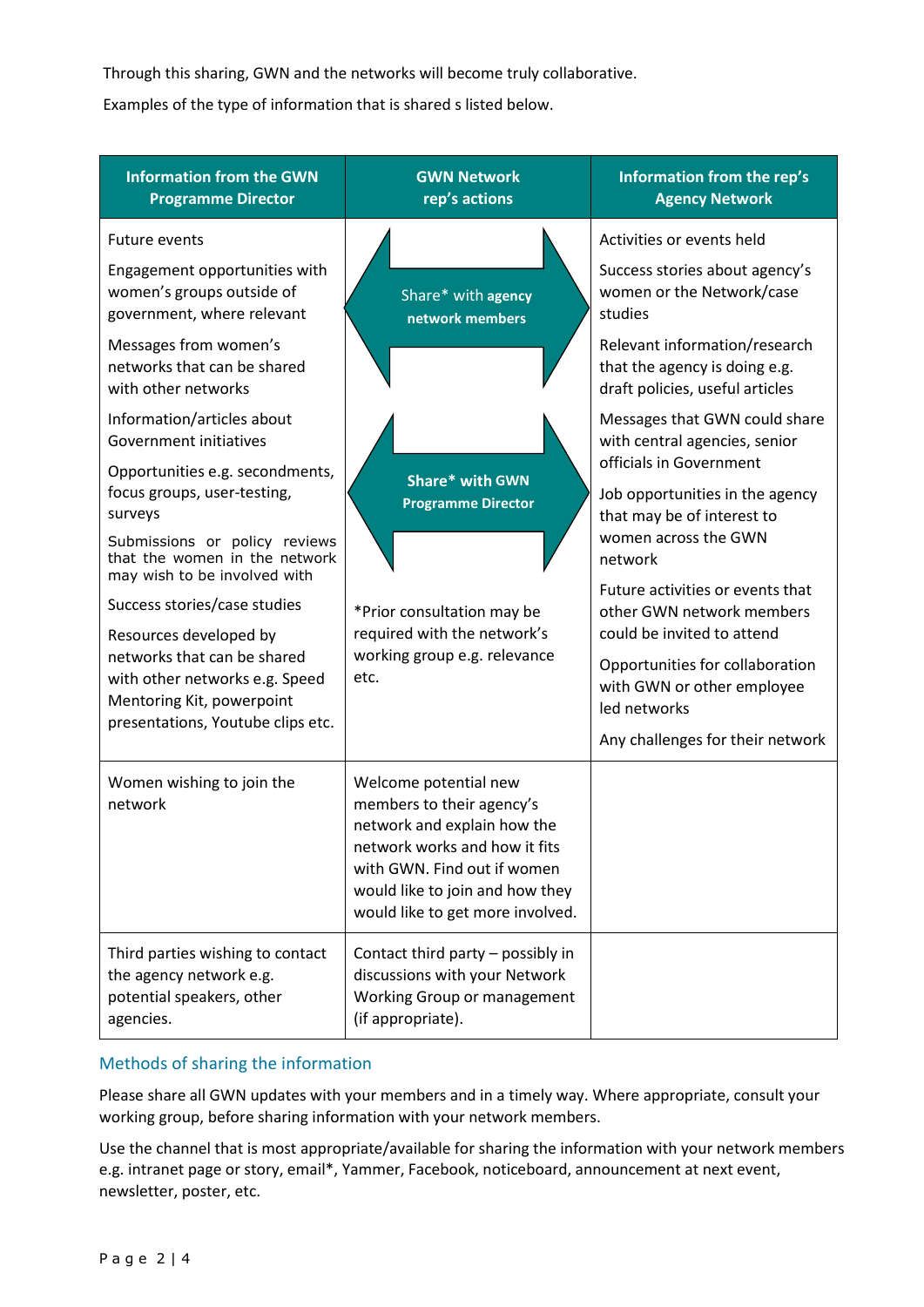\*Ideally email lists are kept up-to-date. This may be the responsibility of another member of your Working Group.

### GWN website to be updated by the Network Rep

GWN has a website [www.gwn.govt.nz.](http://www.gwn.govt.nz/) GWN has also developed the Employee Led Networks website [\(www.employeenetworks.govt.nz\)](http://www.employeenetworks.govt.nz/).

The Employee Led Networks website (ELN) is the one stop shop for information about public sector employee-led networks. Information about your network should be listed on this website including the names of Network Representatives, events, resources of use to your members or other networks and agencies, and network contact information (including a central contact email for the network).

Please keep GWN informed if Network Reps change so our database is kept current.

The ELN and GWN websites also have events calendars. Any events that the women's network is holding should be added to the calendar by the Network Rep (you submit a [GWN event listing,](https://gwn.govt.nz/learning-events/submit-event/) or [submit an ELN](https://employeenetworks.govt.nz/list-network-event/)  [event](https://employeenetworks.govt.nz/list-network-event/) listing via their online forms) . This will allow people from other networks to view and possibly attend events and will help raise the profile of women's networks across government. It's also a good way of sharing information and resources (e.g. a PowerPoint file may be able to be shared with another network to repeat a presentation).

You can also submit resources of different types to [be listed on the ELN site.](https://employeenetworks.govt.nz/submit-network-resource/) Some resources may be appropriate to add to the GWN site. To find out if you resource can be listed there, please email us at [communication@gwn.govt.nz.](mailto:communication@gwn.govt.nz)

#### Event reviews

After holding your event, Network Reps are expected to submit an event review to share the key messages and presentation resources with other GWN members. You can submit an event review through our event [review form.](https://gwn.govt.nz/learning-events/submit-event/) Event reviews should include an event summary, information about the presenter, images, and documents for download if available.

#### LinkedIn Closed Group

Network Representatives will be expected to interact via GWN's LinkedIn closed group. Important information and exchange of ideas and support will be exchanged in this forum to help keep our communications efficient and targeted to the right audiences. You can also use this channel to engage with other networks and network reps. This group will help us increase our reach across sector agencies and improve visibility for other network activities and needs.

You should be able to find the group by searchin[g LinkedIn groups](https://www.linkedin.com/search/results/groups/) for 'GWN NZ Network Reps' and requesting access. Alternatively, you can connect with Liz Chin or Kerri Du Pont and send a message requesting access and we'll send you an invitation to join the group.

#### Agency recognition

Undertaking the role of the Network Rep requires support and cooperation from your manager, supervisor and ideally team colleagues.

The agency's Network Sponsor or the GWN Governance Group may assist the women's network or Network Rep to help to make the case for the role being undertaken as part of their job.

GWN recommends that the Network Rep roles and responsibilities are included in the person's performance development plan. An example of a statement that could be included in a performance plan is as follows: